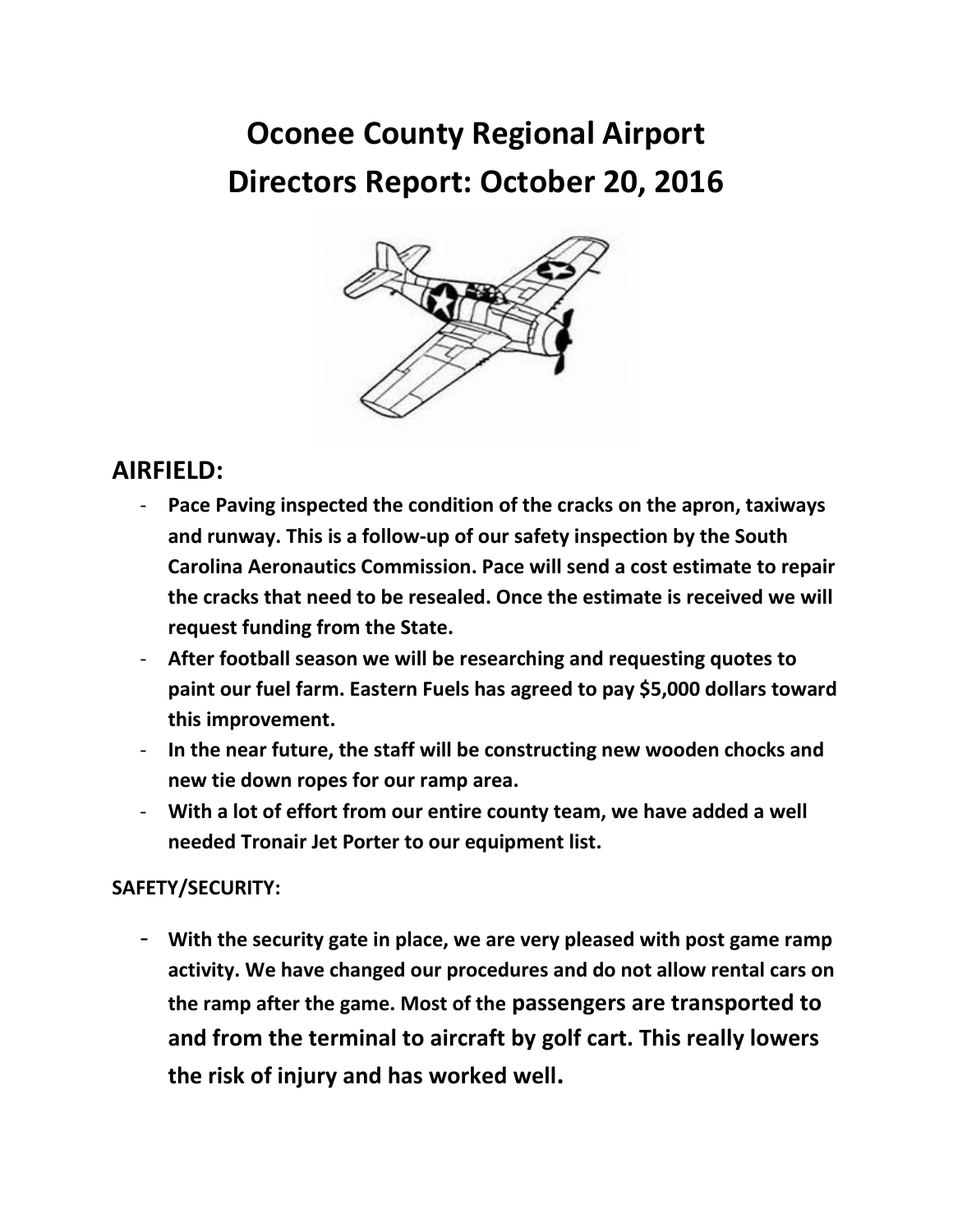#### **FBO FINANCIALS:**

**-** See attachment

#### **CAPITAL PROJECTS: (Quick recap)**

- **- FY2016 is the grant you recently received for the Terminal Area Plan that was required by the FAA to confirm the best alternative for apron expansion and future hangar development. This will 'satisfy' what the FAA requested at the their last visit;**
- **-**
- **- FY2017 outlines the next projects that we have discussed with the FAA and the SCAC on relocating Mt. Nebo Church Rd. out of the approach as it is an airspace violation to lands recently purchased and utilizing the dirt beneath that road to fill in for the next apron expansion. Mr. Hamilton's property is also listed in FY2017 to be purchased as he is about 600 ft. from Runway End 7. The FAA will reimburse the County for this, if the County starts the process to get to a settlement price with him;**
- **- FY2018 completed construction of the Mt. Nebo Church Rd. relocation and apron expansion. This enables T-hangar development on the apron area already selected and discussed with County Council (on their funding request list);**
- **-**

**-**

**- FY2019 updates the Airport Layout Plan that was created in 2005 to better reflect the goals of the Airport and the County and determine the possibility and timing of the next runway extension;**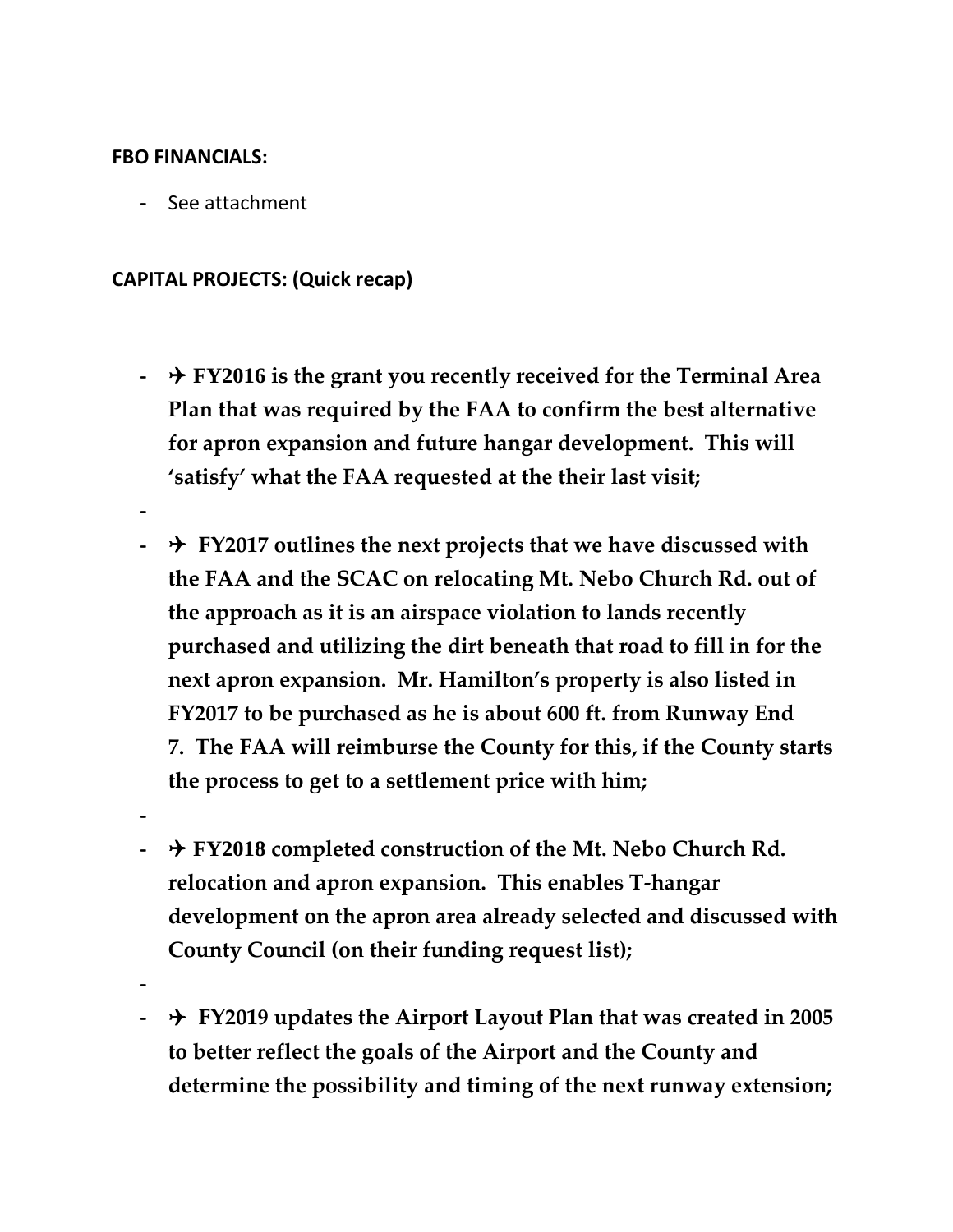**- FY2020 and beyond has projects working toward runway extension that the exact timing may be adjusted based on the ALP Study. Other items such as Terminal Building expansion/upgrades, as an example, could be moved into these years if it becomes the desire of the County and Airport.**

#### **TERMINAL/FACILITIES:**

**-**

- **- During the game day operations signs were installed in the parking lots for traffic flow. The first 2 parking spots are designated for No Parking loading and unloading only. Also a Keep Moving sign was placed to alleviate congestion at the terminal entrance doors.**
- **- Discuss making Permanent.**

**PERSONNEL:**

**OTHER:**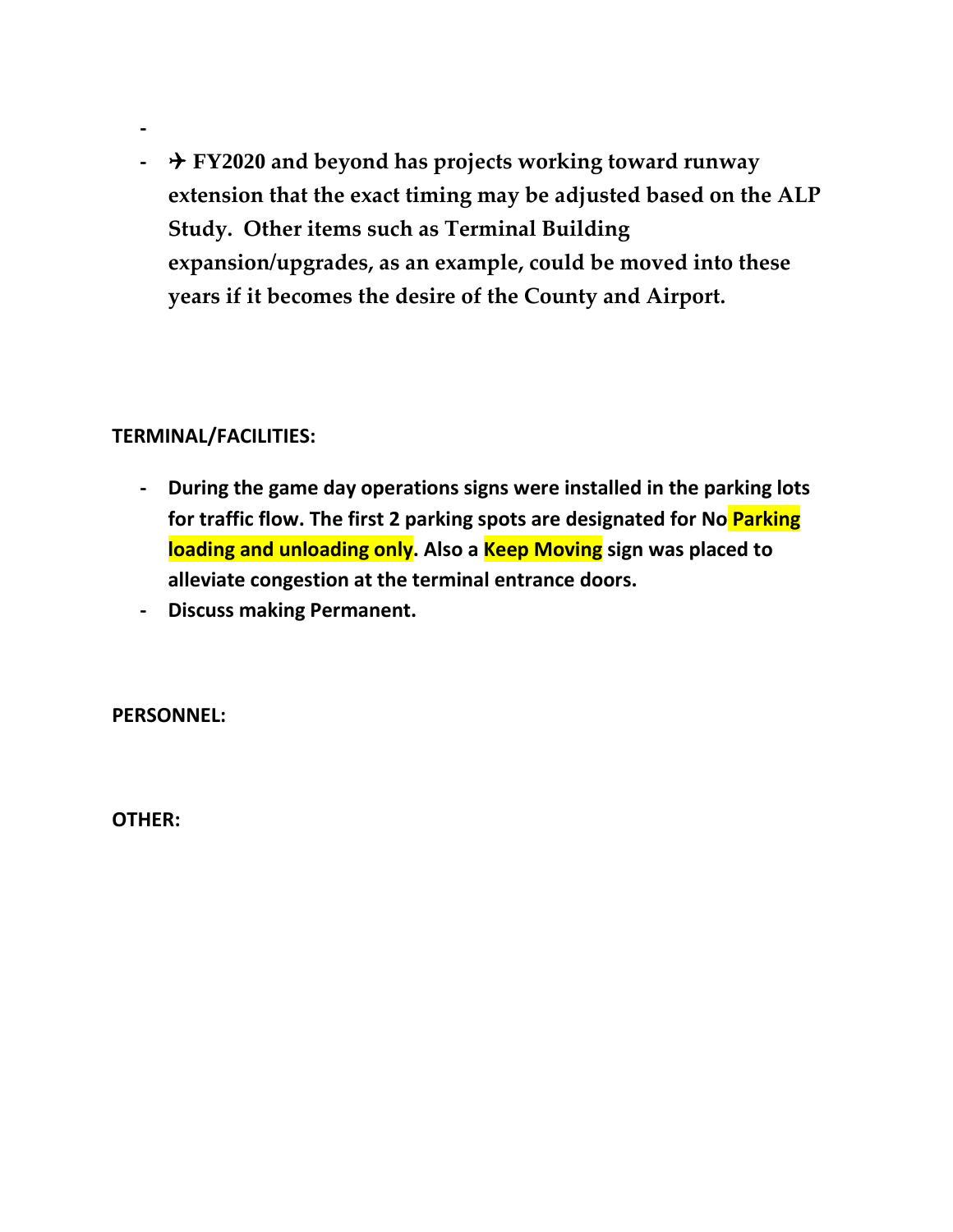## Oconee County Aeronautics Commission 2017 Proposed Meeting Schedule

\*Meetings are scheduled on the 2<sup>nd</sup> Thursday of each month at 5:30pm\*

January 12, 2017

February 9, 2017

March 9, 2017

April 13, 2017

May 11, 2017

June 8, 2017

July 2017-August 2017: Summer Recess

September 14, 2017

October 12, 2017

November 9, 2017

December 14, 2017